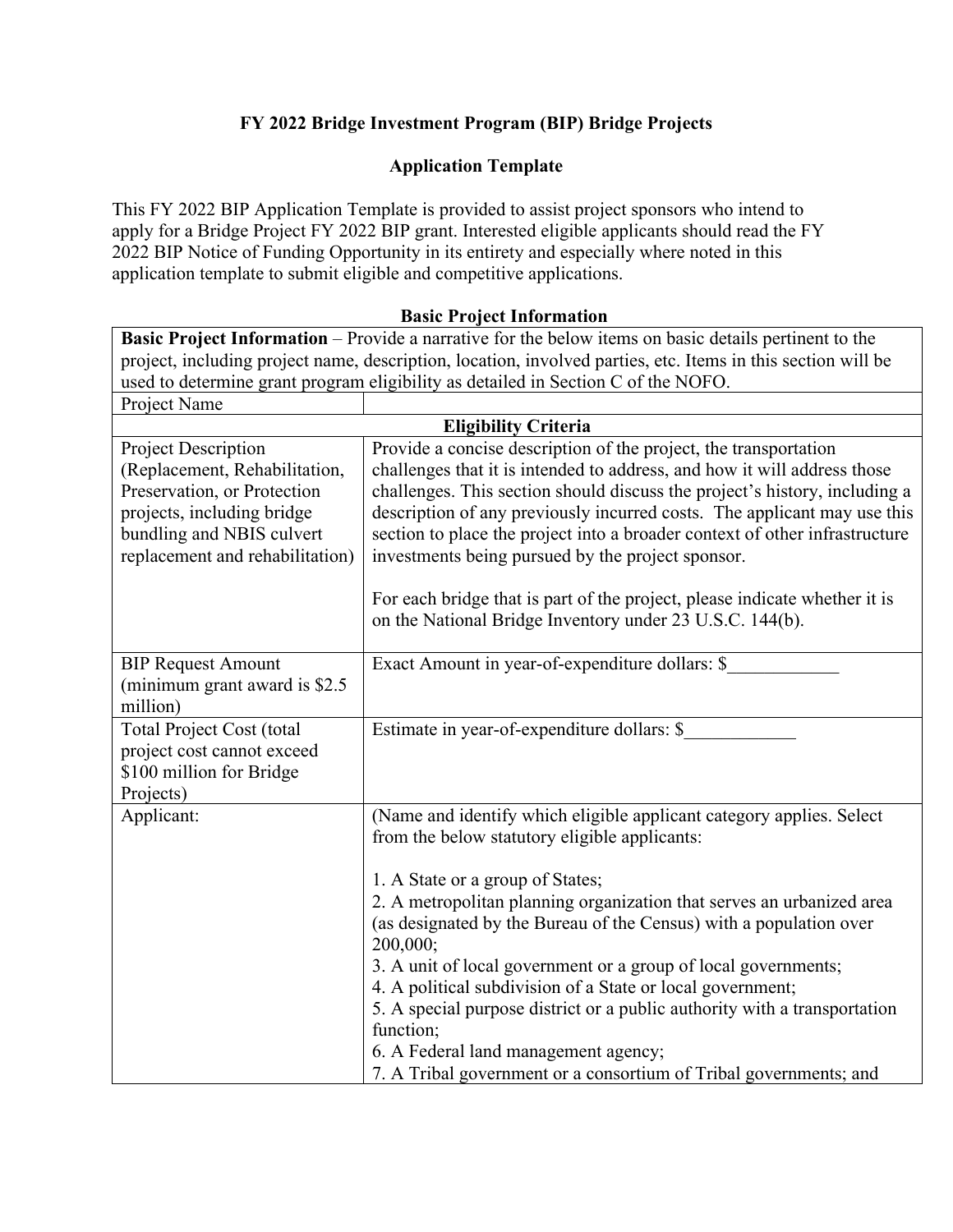|                                                                                                                                                                                              | 8. A multistate or multijurisdictional group of entities as described<br>above in $1 - 7$ .)                                                                                                                                                                                                                                                                                                                                                                                                                                                                                                                                          |
|----------------------------------------------------------------------------------------------------------------------------------------------------------------------------------------------|---------------------------------------------------------------------------------------------------------------------------------------------------------------------------------------------------------------------------------------------------------------------------------------------------------------------------------------------------------------------------------------------------------------------------------------------------------------------------------------------------------------------------------------------------------------------------------------------------------------------------------------|
| Maintenance Commitment                                                                                                                                                                       | Applicant must certify the completed project will be maintained, if a co-<br>applicant will maintain the completed structure, the co-applicant<br>provides the certification.                                                                                                                                                                                                                                                                                                                                                                                                                                                         |
| <b>Bike and Pedestrian</b><br>Accommodation required by<br>23 U.S.C. 217(e)                                                                                                                  | Federal law provides that all projects with Federal financial<br>participation that replace or rehabilitate a highway bridge deck are<br>required to provide safe accommodation of pedestrians or bicyclists<br>when two conditions are met. If bicyclists and pedestrians are allowed<br>to operate at each end of the bridge, and the anticipated project will be<br>for replacement or rehabilitation, the applicant must detail how bicyclist<br>and pedestrian access is included in the project or provide FHWA with<br>the information needed to determine whether or not such access can be<br>provided at a reasonable cost. |
| <b>Additional Project Information</b>                                                                                                                                                        |                                                                                                                                                                                                                                                                                                                                                                                                                                                                                                                                                                                                                                       |
| $State(s)$ in which project is<br>located                                                                                                                                                    |                                                                                                                                                                                                                                                                                                                                                                                                                                                                                                                                                                                                                                       |
| Does the project serve an<br>urban or rural community?                                                                                                                                       | State whether the project serves an urban or rural community. In<br>determining, the DOT will rely on the Census Bureau Census 2010<br>definition of Urbanized Area as an area that consists of densely settled<br>territory that contains 50,000 or more people. Updated lists of UAs are<br>available on the Census Bureau website at<br>http://www2.census.gov/geo/maps/dc10map/UAUC_RefMap/ua/. For<br>the purposes of the BIP program, Urbanized Areas with populations of<br>less than 50,000 will be considered rural.                                                                                                         |
| List all Project Co-Applicants.                                                                                                                                                              |                                                                                                                                                                                                                                                                                                                                                                                                                                                                                                                                                                                                                                       |
| Identify the Lead Applicant<br>(who will be also the applicant<br>responsible for administration<br>of BIP funds if application is<br>selected and point of contact<br>for the application.) |                                                                                                                                                                                                                                                                                                                                                                                                                                                                                                                                                                                                                                       |
| Was an application for<br><b>USDOT</b> discretionary grant<br>funding for this project<br>previously submitted?                                                                              | (If Yes, please include project title, applicable grant programs and<br>year.)                                                                                                                                                                                                                                                                                                                                                                                                                                                                                                                                                        |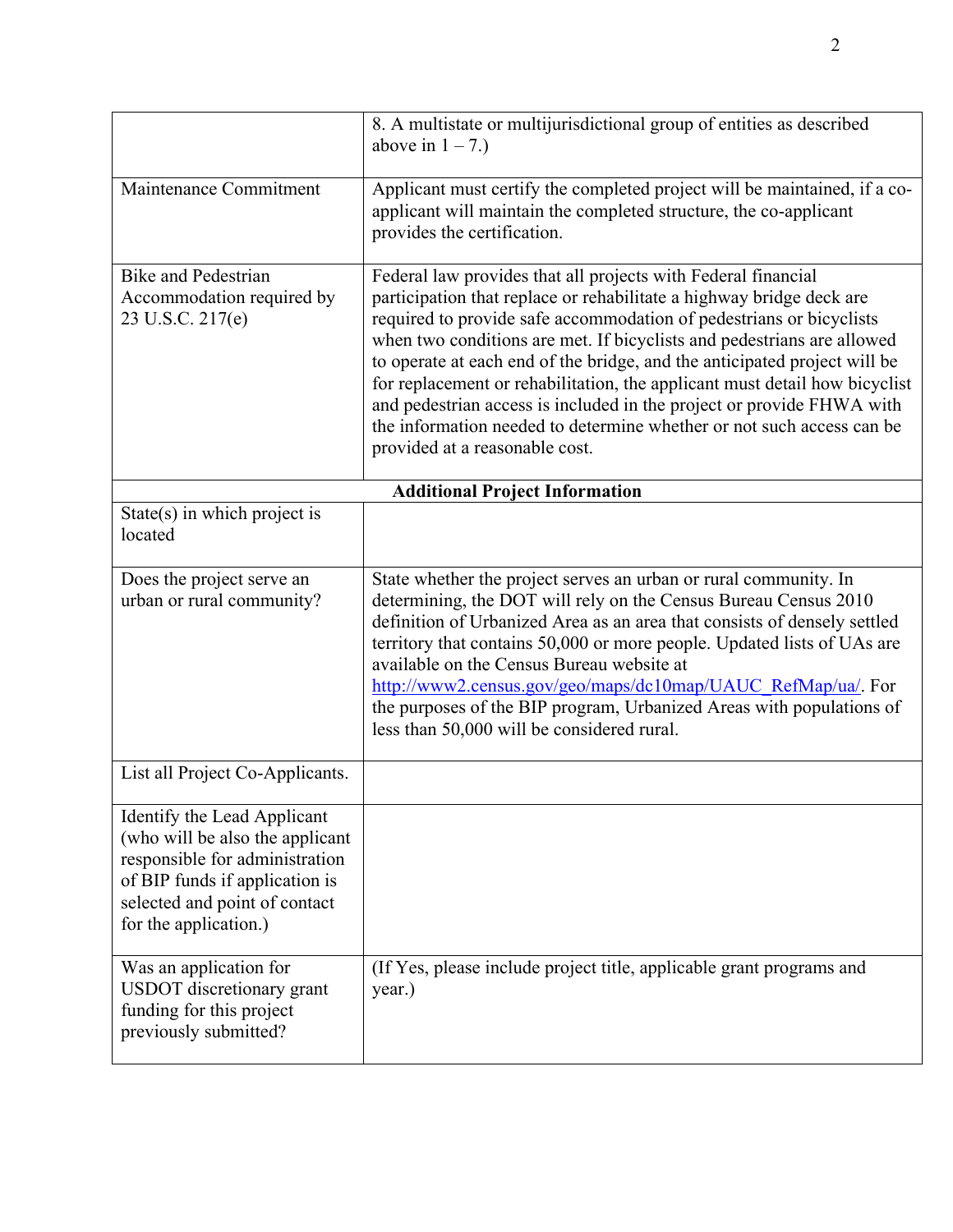| Is the project located (entirely | Yes/No. If yes, please describe which of the four Federally designated |
|----------------------------------|------------------------------------------------------------------------|
| or partially) in Federal or      | community development zones in which your project is located.          |
| USDOT designated areas?          | Opportunity Zones: (https://opportunityzones.hud.gov/) Empowerment     |
|                                  | Zones: (https://www.hud.gov/hudprograms/empowerment zones)             |
|                                  | Promise Zones:                                                         |
|                                  | (https://www.hud.gov/program offices/field policy mgt/fieldpolicymgt   |
|                                  | pz) Choice Neighborhoods:                                              |
|                                  | (https://www.hud.gov/program offices/public indian housing/program     |
|                                  | $sph$ (cn)                                                             |

# **National Bridge Inventory Data**

| National Bridge Inventory Data - For each bridge on the project, fill out the NBI data in the    |  |
|--------------------------------------------------------------------------------------------------|--|
| following form. For projects with multiple bridges, including those utilizing bridge bundling,   |  |
| this table should be duplicated and populated with data for each individual bridge. This data is |  |
| used to support and verify statements made about the project in other sections in this           |  |
| application template as noted in Section D.2.d.II of the NOFO. Data, format and coding           |  |
| information can be downloaded from <b>Download NBI ASCII</b> files - National Bridge Inventory   |  |
| - Bridge Inspection - Safety Inspection - Bridges & Structures - Federal Highway                 |  |
| Administration (dot.gov):                                                                        |  |
| <b>Identification</b>                                                                            |  |
| Item 1 – State Code & Name                                                                       |  |
| Item 8 – Structure Number                                                                        |  |
| Item $5A - Record$ Type                                                                          |  |
| Item 3 – County Code & Name                                                                      |  |
| Item 6 - Feature Intersected                                                                     |  |
| Item 7 - Facility Carried                                                                        |  |
| Item 16 - Latitude                                                                               |  |
| Item 17 - Longitude                                                                              |  |
| <b>Classification</b>                                                                            |  |
| Item 112 - NBIS Bridge Length                                                                    |  |
| Item 104 – Highway System of                                                                     |  |
| Inventory                                                                                        |  |
| Item $26 -$ Functional                                                                           |  |
| Classification                                                                                   |  |
| Item 110 - Designated National                                                                   |  |
| Network                                                                                          |  |
| Item $21 - $ Maintenance                                                                         |  |
| Responsibility                                                                                   |  |
| Item $22 -$ Owner                                                                                |  |
| <b>Age and Service</b>                                                                           |  |
| Item $27 - Year$ Built                                                                           |  |
| Item 106 - Year Reconstructed                                                                    |  |
| Item $42 - Type$ of Service                                                                      |  |
| Item $28A -$ Lanes on the                                                                        |  |
| Structure                                                                                        |  |
| Item 29 – Average Daily Traffic                                                                  |  |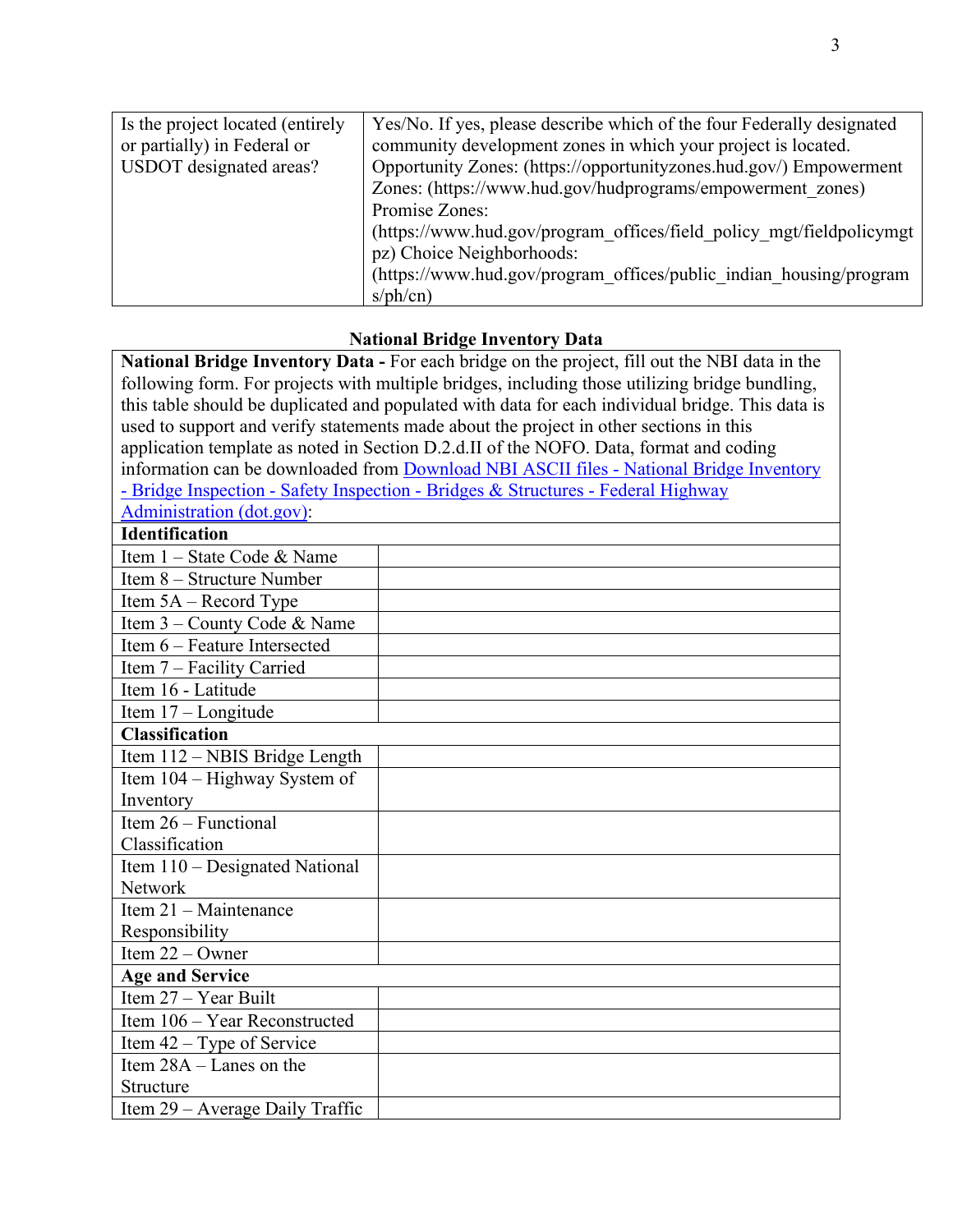| Item 109 – Average Daily Truck                              |  |
|-------------------------------------------------------------|--|
| Traffic                                                     |  |
| Item 19 - Bypass, Detour                                    |  |
| Length                                                      |  |
| <b>Structure Type and Material</b>                          |  |
| Item 43 - Structure Type, Main                              |  |
| <b>Condition</b>                                            |  |
| Item 58 - Deck Condition                                    |  |
| Item 59 - Superstructure                                    |  |
| Condition                                                   |  |
| Item 60 - Substructure                                      |  |
| Condition                                                   |  |
| Item 61 - Channel and Channel                               |  |
| Protection                                                  |  |
| Item $62$ – Culverts                                        |  |
| <b>Geometric Data</b>                                       |  |
| Item 49 – Structure Length                                  |  |
| Item 50 – Curd of Sidewalk                                  |  |
| Widths                                                      |  |
| Item 51 – Bridge Roadway                                    |  |
| Width, curb-to-curb                                         |  |
| Item 52 – Deck Width, out-to-                               |  |
| out                                                         |  |
| Item 32 - Approach Roadway                                  |  |
| Width                                                       |  |
| Item 47 – Inventory Route, Total                            |  |
| Horizontal Clearance                                        |  |
| Item 53 – Minimum Vertical                                  |  |
| Clearance over Bridge Roadway<br>Item 54 - Minimum Vertical |  |
| Underclearance                                              |  |
| Item 55 - Minimum Lateral                                   |  |
| Underclearance on Right                                     |  |
| Item 56 – Minimum Lateral                                   |  |
| Underclearance on Left                                      |  |
| <b>Load Rating and Posting</b>                              |  |
| Item 70 – Bridge Posting                                    |  |
| Item 41 – Structure Open,                                   |  |
| Posted, or Closed to Traffic                                |  |
| <b>Appraisal</b>                                            |  |
| Item 113 – Scour Critical                                   |  |
| <b>Bridges</b>                                              |  |
| <b>Inspections</b>                                          |  |
| Item 90 - Inspection Date                                   |  |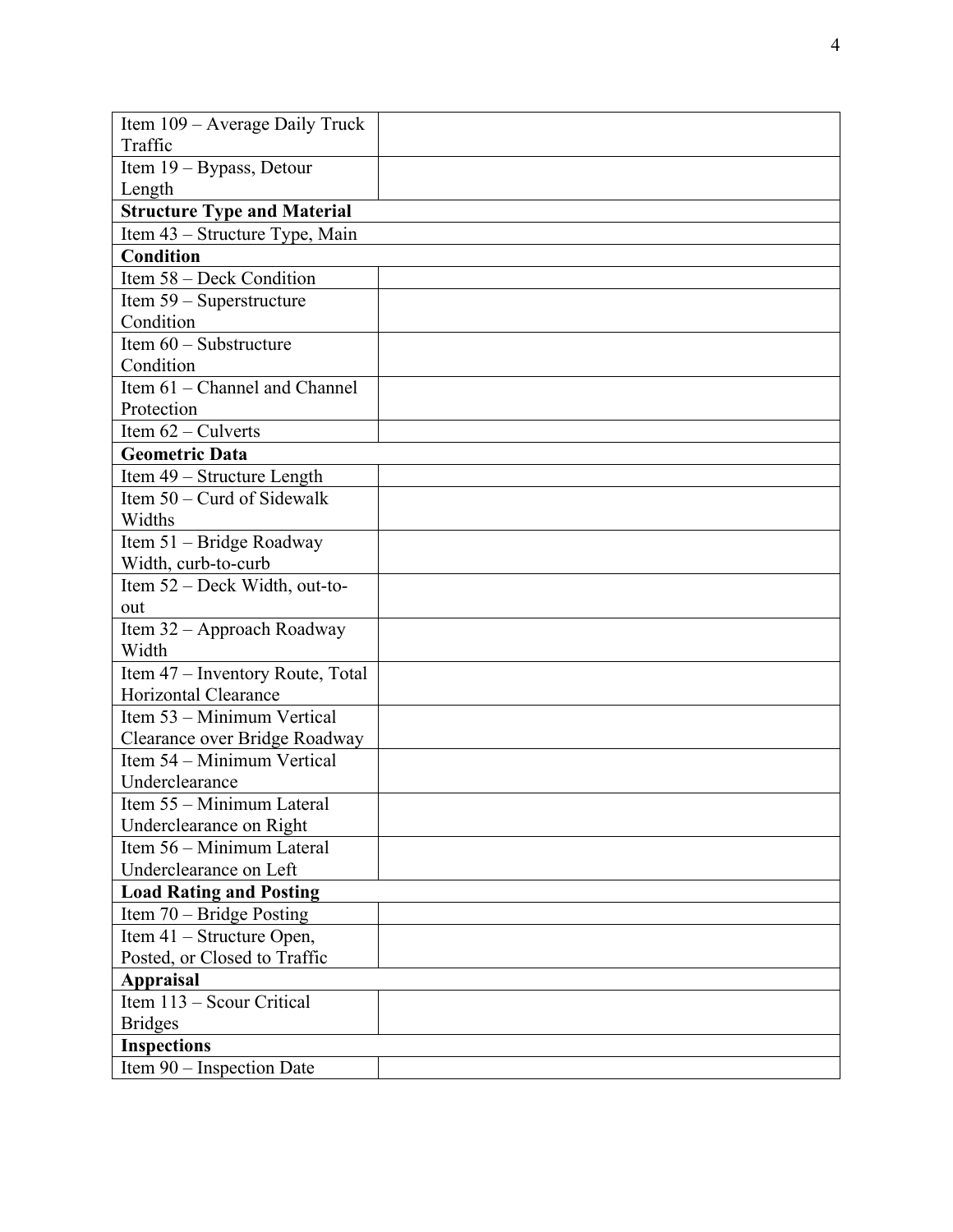## **Project Selection Criteria**

**Project Selection Criteria** – Provide narrative response how the project responds to the project selection criteria in Section E.1.b of the NOFO. In responding to project selection criteria, refer to statutory selection criteria included in Section E of the NOFO and address them in the appropriate project selection criteria.

#### **Criteria #1: State of Good Repair**

This project contributes to the State of Good Repair criteria by…

For each bridge on the project, indicate the condition based on the NBI data provided.

Are the bridge(s) on the project in Fair condition? Yes/No.

If yes, please describe why the bridge(s) are at risk of falling into poor condition within the next three (3) years.

### **Criteria #2: Safety**

This project contributes to the Safety criteria by…

### **Criteria #3: Mobility and Economic Competitiveness**

This project contributes to the Mobility and Economic Competitiveness criteria by…

### **Criteria #4: Climate Change, Resiliency, and the Environment**

This project contributes to the Climate Change, Resilience, and the Environment criteria by…

### **Criteria #5: Equity, Partnership, and Quality of Life**

This project contributes to the Equity, Partnership, and Quality of Life criteria by…

#### **Criteria #6: Innovation**

This project contributes to the Innovation criteria by…

#### **Project Costs**

**Project Costs** – Provide information detailing the costs associated with the project. These costs will be used to determine eligible award amount, how the project supports financial goals of the program, and other factors. More information on this section can be found in Section D.2.d.III of the NOFO.

| <b>BIP Request Amount</b>                                                     | Exact Amount in year-of-expenditure dollars: \$ |
|-------------------------------------------------------------------------------|-------------------------------------------------|
| <b>Estimated Total of Other</b><br>Federal funding<br>(excluding BIP Request) | Estimate in year-of-expenditure dollars: \$     |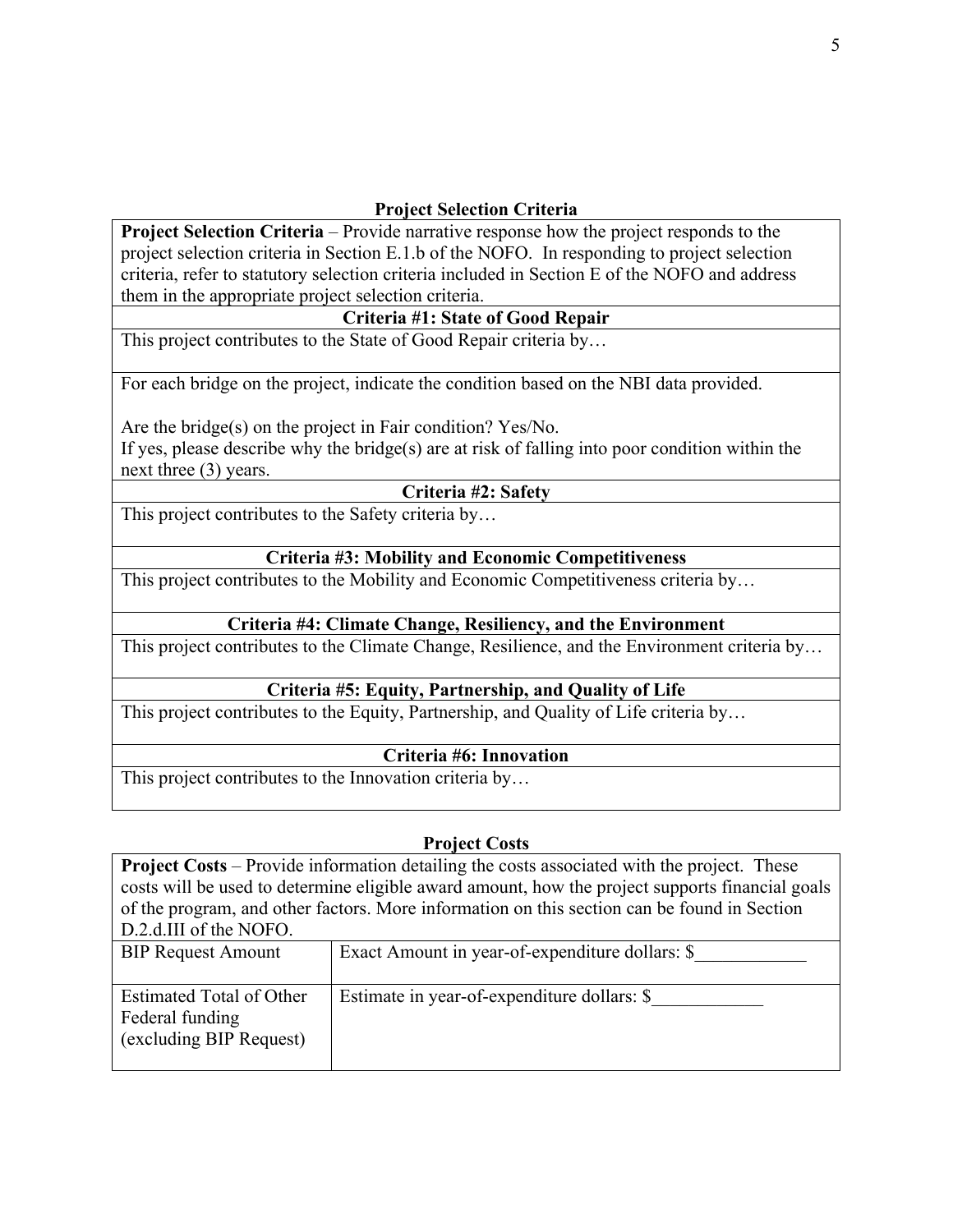| <b>Estimated Other Federal</b>   | (List each Federal Program and identify Formula or                |
|----------------------------------|-------------------------------------------------------------------|
| funding (excluding BIP)          | Discretionary and the amount for each Federal Program, e.g.       |
| further detail                   | Program:                                                          |
|                                  |                                                                   |
|                                  | source)                                                           |
| <b>Estimated non-Federal</b>     | (Identify each source of non-Federal funding and estimated        |
| funding                          | amount, e.g.                                                      |
|                                  | Source:                                                           |
|                                  |                                                                   |
|                                  | source)<br>source)<br>Estimate in year-of-expenditure dollars: \$ |
| Future Eligible Project          |                                                                   |
| Cost (Sum of BIP request,        |                                                                   |
| Other Federal Funds, and         |                                                                   |
| non-Federal Funds, above.        |                                                                   |
|                                  |                                                                   |
| Previously incurred              | Estimate in year-of-expenditure dollars: \$                       |
| project costs (if                |                                                                   |
| applicable)                      |                                                                   |
|                                  |                                                                   |
|                                  |                                                                   |
| Total Project Cost (Sum of       | Estimate in year-of-expenditure dollars: \$                       |
| 'previous incurred' and          |                                                                   |
| 'future eligible'                |                                                                   |
| If more than one bridge,         | Yes or No. If yes, explain the intended benefits of bridge        |
| will bridge bundling be          | bundling for this set of bridges.                                 |
| used to deliver the              |                                                                   |
| Project?                         |                                                                   |
|                                  |                                                                   |
|                                  |                                                                   |
| If proposed project utilizes     | Estimate in year of expenditure dollars: \$                       |
| bundling, Cost of                |                                                                   |
| <b>Unbundled Projects</b>        |                                                                   |
| <b>Amount of Future Eligible</b> | Indicate Improvement Type by Structure Number (Bridge             |
| Costs by Project Type            | Replacement, Bridge Rehabilitation, Bridge Preservation, Bridge   |
|                                  | Protection, or Culvert Replacement or Rehabilitation) and         |
|                                  | amount per bridge (if bundling, include the unbundled cost in     |
|                                  | brackets $\lceil 3 \rceil$ and $\lceil 1 \rceil$ (Ex.             |
|                                  | Bridge Replacement Str. 001: \$20,000,000[\$25,000,000]           |
|                                  | Bridge Replacement Str, 002, \$15,000,000[\$18,000,000]           |
|                                  | Bridge Rehabilitation Str. 003, \$5,000,000)[\$5,500,000]         |
|                                  |                                                                   |
|                                  | 1. Bridge<br>Str.<br>[\$<br>$\mathbf{.}\$                         |

<span id="page-5-0"></span> $1$  Costs of unbundled project will be compared with bundled costs to determine potential amount of cost savings and as a factor in the ability to unbundle bridges for an award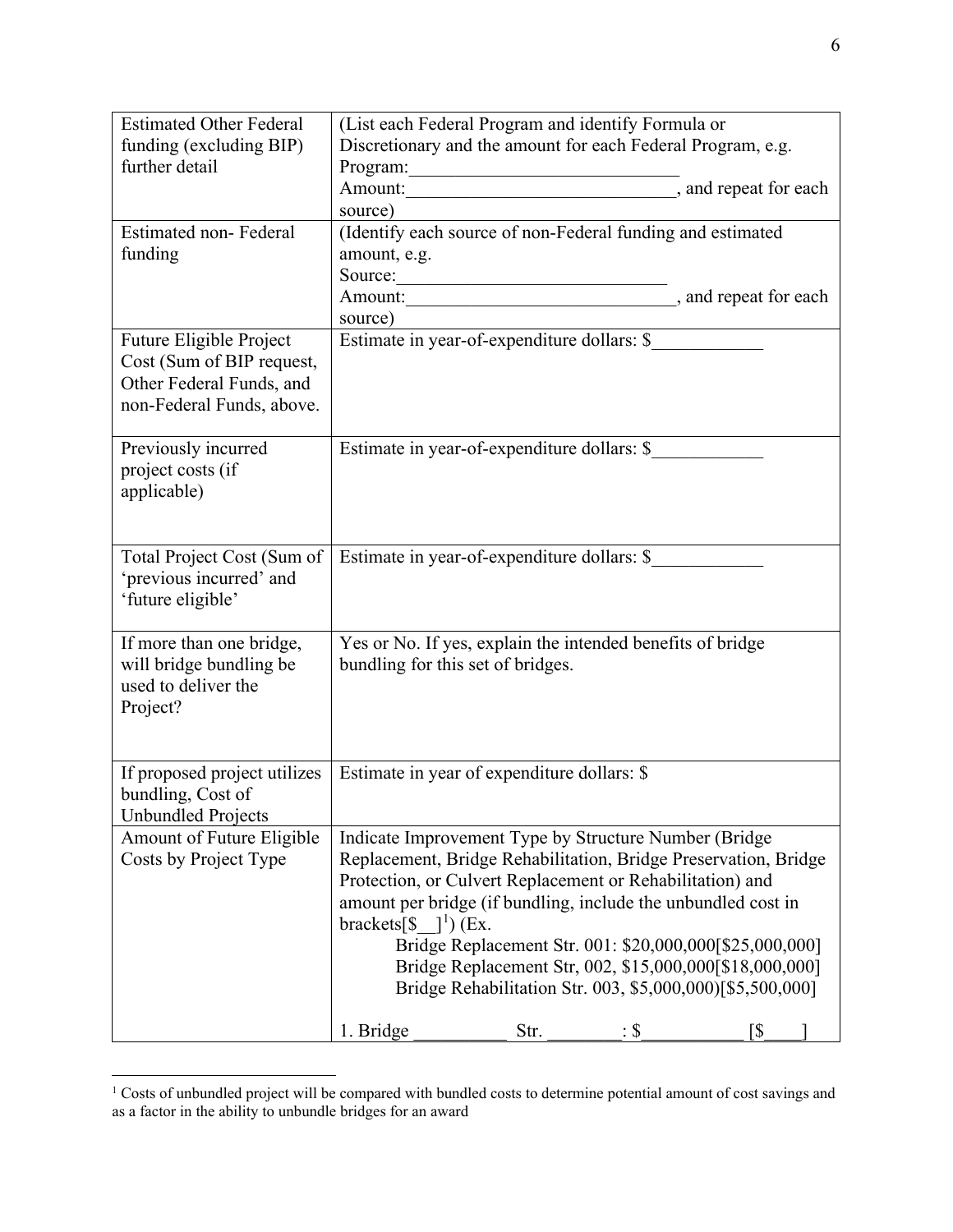

#### **Benefit-Cost Analysis**

**Benefit Cost Analysis**– Submit the requested information in Section D.2.d.V for the DOT to conduct a review of the benefit-cost analysis for the project and provide a summary of the analysis.

The benefit cost analysis demonstrates . . .

#### **Project Readiness and Environmental Risk**

**Project Readiness and Environmental Risk**– Submit the requested information in Section E.2.b.iii for the DOT to conduct a review of the project readiness and environmental risk criteria for the project and provide a summary. If project includes multiple bridges, indicate the information for each bridge included in the application and what impact would occur on the timeframes if the project were unbundled.

| Other Federal Funding and<br>Non-Federal Funding<br>Secured                                                                                                                                               | Yes/No                                                                                                                                             |
|-----------------------------------------------------------------------------------------------------------------------------------------------------------------------------------------------------------|----------------------------------------------------------------------------------------------------------------------------------------------------|
| NEPA Status – Indicate if<br>the determination will<br>likely be the result of a<br>Categorical Exclusion<br>(CE), Environmental<br>Assessment (EA), or<br><b>Environmental Impact</b><br>Statement (EIS) | Planned or Actual Start of NEPA Date:<br>Planned or Actual Completion of NEPA Date:<br>Final NEPA Determination or current status of NEPA process: |

<span id="page-6-0"></span><sup>&</sup>lt;sup>2</sup> Receipt of a BIP award does not guarantee that an applicant will receive TIFIA credit assistance, nor does it guarantee that any award of TIFIA credit assistance will be equal to 49% of eligible project costs. Receipt of TIFIA credit assistance is contingent on the applicant's ability to satisfy applicable creditworthiness standards and other Federal requirements.